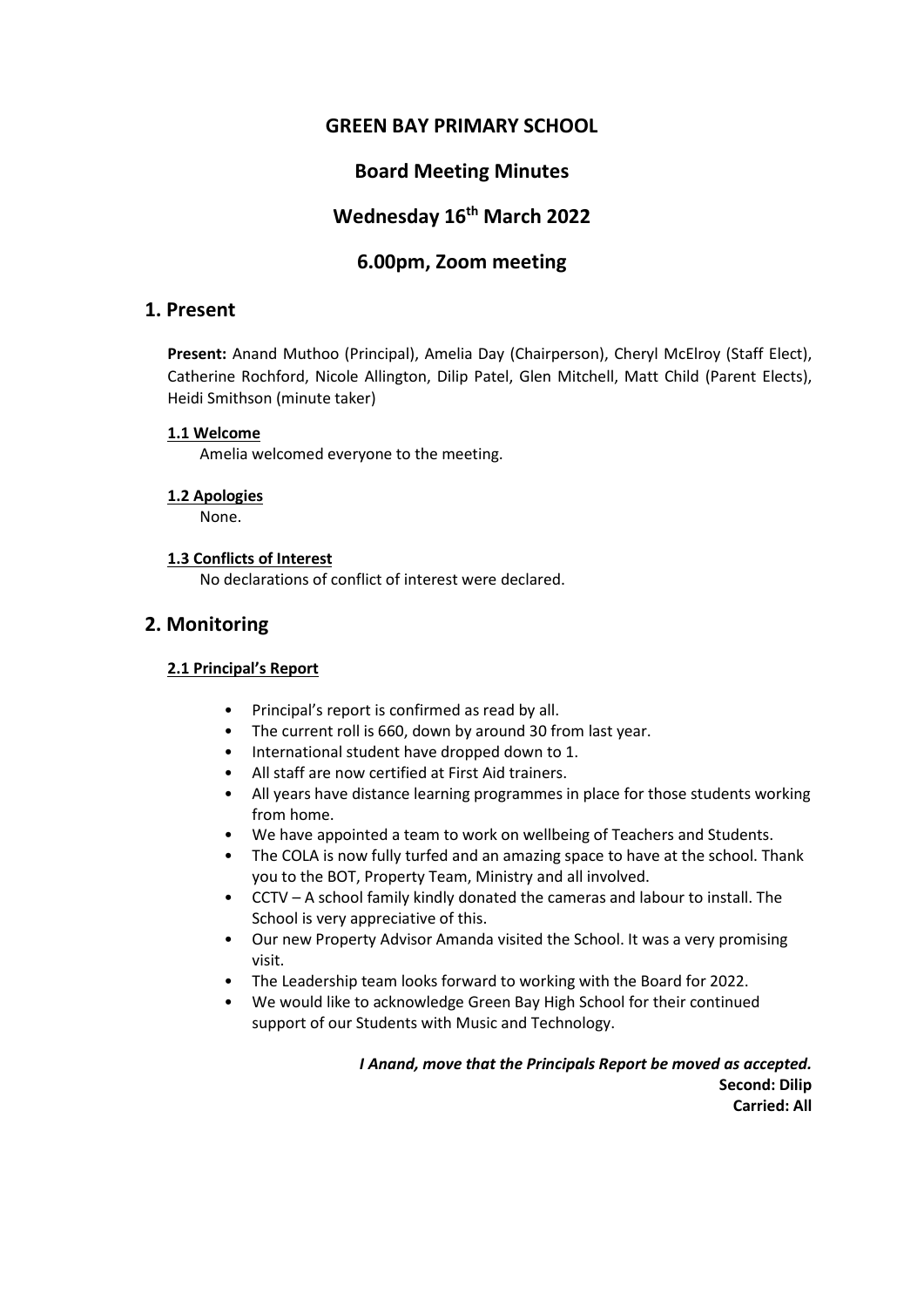#### **2.2 Board Meeting Calendar 2022**

• Board confirmed they were happy with the Calendar as it stands.

### **2.3 Property Update**

- Property Team have a meeting next week with Tao to go over 10YPP.
- Looking into Sails for the area by the Hall. Glen will get Larissa to measure these up.
- Senior Playground would like to get the ball rolling on this. Glen and Catherine will meet with Larissa to get a draft plan together to present to the BOT, Staff and students for feedback.
- Roll growth project, Amanda is looking into this.
- Waiting on finalisation or junior playground repair, Glen is happy to assist with this if need be.
- Nicole applied for The Trusts Grant which closed today. She will advise once she hears back.

### **2.4 Finance Update**

- Finance team met on Zoom last week.
- Accounts were sent to Auditors and they will come back with any questions.
- At the next Finance meeting some items in the budget will need to raised such as Relievers costs and cleaning items
- Finance Team will have a thorough meeting next month with a Report at the next Board meeting.

## **3. Strategic Discussions and Decisions**

#### **3.1 Covid 19**

• Discussed In-committee

#### **3.2 Well-Being**

• Refer to Principals report

## **4. Reviews**

#### **4.1 Health and Safety**

• Refer to Principals report

#### **4.2 Visitors**

• Refer to Principals report

## **5. Assurances**

#### **5.1 Equal Employment Opportunities (EEO)**

- We are an equal opportunity school
- Refer to principals report

#### **5.2 Risk Management**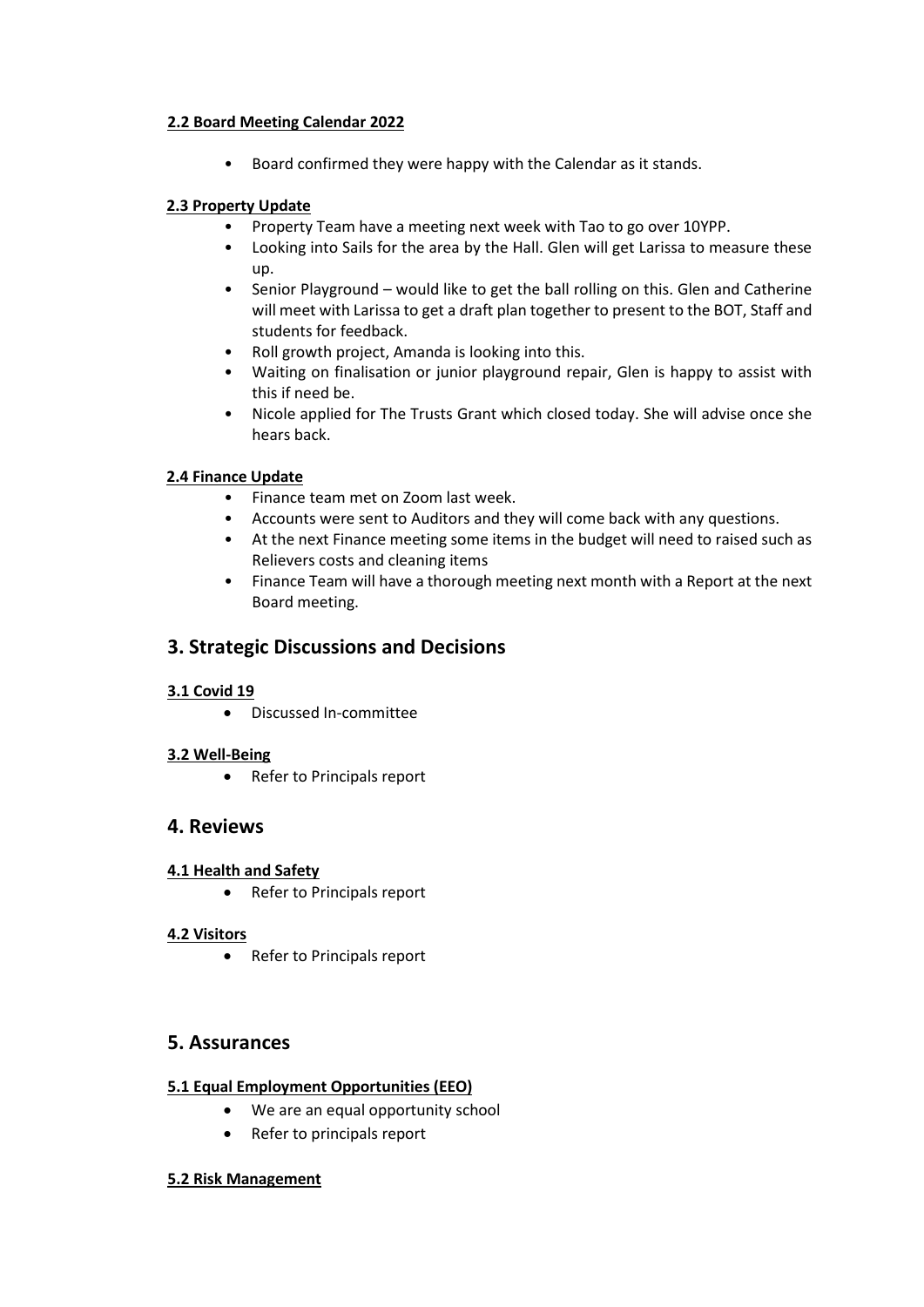• Refer to principals report

#### **5.3 Reporting and Recording Accidents, Medicines, Minor/Moderate Injury, Illness**

• Refer to principals report

### **5.4 Police vetting for non-Teachers**

- All Non-Teachers are police vetted
- Refer to principals report

#### **5.5 School Planning and Reporting**

• Refer to principals report

# **6. Administration matters**

#### **6.1 Confirmation of previous minutes**

*I Amelia, move that the February meeting minutes be accepted as true and correct* **Second: Catherine Carried: All**

#### **6.2 Actions from Previous meeting action sheet**

• Property Committee – Property roll growth project update to be carried over.

#### **6.3 Correspondence as Listed**

• None.

#### **6.4 Board Time spent**

• Please ensure you send in your Board Time Spent.

# **7. In-Committee**

In the interest of Privacy to protect persons under discussion, the Board moved into "In Committee" at 7.04pm

#### **Board meeting concluded at 7.42pm**

**Next meeting is at 6.00pm on Wednesday 13th April 2022.** 

------------------------------------------------------------- **Sign and Date**

Amelia Day